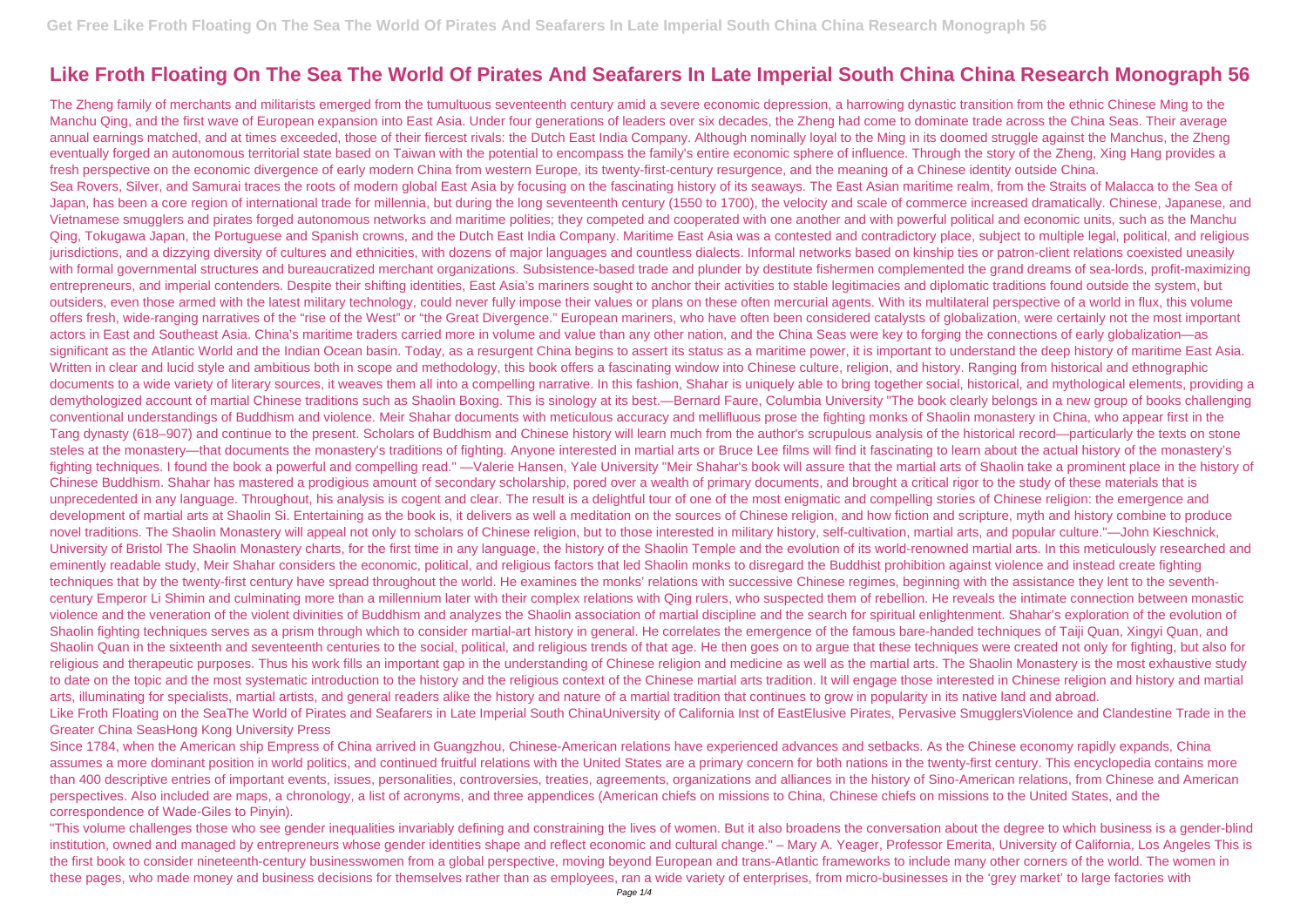international reach. They included publicans and farmers, midwives and property developers, milliners and plumbers, pirates and shopkeepers. Female Entrepreneurs in the Long Nineteenth Century: A Global Perspective rejects the notion that nineteenth-century women were restricted to the home. Despite a variety of legal and structural restrictions, they found ways to make important but largely unrecognised contributions to economies around the world - many in business. Their impact on the economy and the economy's impact on them challenge gender historians to think more about business and business historians to think more about gender and create a global history that is inclusive of multiple perspectives. Chapter one of this book is available open access under a CC BY 4.0 license at link.springer.com.

Spanning a full century, from the post–Revolutionary War era to the Gilded Age, The New Middle Kingdom is a vivid look at the Far East through Western eyes, one that highlights the importance of China in antebellum US culture.

"On the near horizon was a new kind of multicultural port city, more attuned to the shifting global trading network. With the establishment of the free port of Singapore and the rise of the treaty ports - Hong Kong, Shanghai, Yokohama - the nature of the China seas trade changed forever."--BOOK JACKET.

In this revisionist history of the eighteenth-century Qing Empire from a maritime perspective, Ronald C. Po argues that it is reductive to view China over this period exclusively as a continental power with little interest in the sea. With a coastline of almost 14,500 kilometers, the Qing was not a landlocked state. Although it came to be known as an inward-looking empire, Po suggests that the Qing was integrated into the maritime world through its naval development and customs institutionalization. In contrast to our orthodox perception, the Manchu court, in fact, deliberately engaged with the ocean politically, militarily, and even conceptually. The Blue Frontier offers a much broader picture of the Qing as an Asian giant responding flexibly to challenges and extensive interaction on all frontiers - both land and sea - in the long eighteenth century.

Across eighteenth-century China a wide range of common people forged government documents or pretended to be officials or other agents of the state. This examination of case records and law codes traces the legal meanings and social and political contexts of small-time swindles that were punished as grave political transgressions.

Many people in the western world maintain the contradictory notions that the pirates of old were romantic social bandits while their modern brethren are brutal thugs, thieves, and villains. In Global Piracy, James E. Wadsworth compiles and contextualizes a wealth of primary source documents which illustrate the global phenomenon of piracy through the eyes and voices of those who experienced it: both the pirates or privateers themselves and their victims. The book allows us to confront our stereotypes by giving us access to "real" pirates in a wide range of historical periods and global regions, from ancient Greece to modern day Nigeria, unfiltered as much as possible by authorial voice or interpretation. Global Piracy seeks neither to romanticize nor vilify pirates, but simply to understand them in the context of their times and the broader world they inhabited. Departing from run-of-the-mill narratives, it selects documents which provide new and fascinating insights into piracy around the globe. With documents introduced by contextual information, and supplemented by study questions, suggested reading lists, illustrations and maps, this book is an essential companion for anyone studying the history of piracy. This book explores the nature of power and labor in the early American Pacific from the perspective of sailors, merchants, and the people they encounters across the Pacific. By looking at Honolulu, the merchant ship, Canton, the Whampoa anchorage and the northwest coast, this book considers the broader Pacific while not losing sight of the experiences of the individual sailors, laborers, and port-city denizens.

Migrating Fujianese engages with studies of gendered, ethnic, and kinship networks of Fujianese overland and overseas migration in the early modern maritime world. This Fujian study also offers ways to analyze local histories of late imperial China from a more global perspective.

Handbook of Flotation Reagents: Chemistry, Theory and Practice is a condensed form of the fundamental knowledge of chemical reagents commonly used in flotation and is addressed to the researchers and plant metallurgists who employ these reagents. Consisting of three distinct parts: 1) provides detailed description of the chemistry used in mineral processing industry; 2) describes theoretical aspects of the action of flotation reagents 3) provides information on the use of reagents in over 100 operating plants treating Cu, Cu/Zn, Cu/Pb, Zn, Pb/Zn/Ag, Cu/Ni and Ni ores. \* Looks at the theoretical aspects of flotation reagents \* Examines the practical aspects of using chemical reagents in operating plants \* Provides guidelines for researchers and engineers involved in process design and development

With a series of rich case studies focused on mobile laborers, this book demonstrates how the regional migrations of the early modern era came to be connected, contributing to the creation of an increasingly integrated nineteenth-century world.

This single-volume resource explores the five major oceans of the world, addressing current issues such as sea rise and climate change and explaining the significance of the oceans from historical, geographic, and cultural perspectives. • Introduces readers to the five major oceans of the world and provides ready-reference entries relating to geography, the environment, science, history, and culture •

This collection of essays provides a comprehensive assessment of the legal and policy approaches to maritime counter-piracy adopted by the EU and other international actors over the last few years. As the financial cost of Somali piracy for the maritime industry and the world economy as a whole was estimated to have reached \$18 billion by 2010, the phenomenon of piracy at sea has steadily grown in significance and has recently attracted the attention of international policy makers. Moreover, piracy is intrinsically linked to state failure and other pathologies bred by it, such as organised crime and terrorism. This book adopts a holistic approach to the topic, examining approaches to piracy as these emerge in different geographical areas, as well as tackling the central issues which counter-piracy raises in terms of the most topical aspects of international law (international humanitarian law and armed conflict, piracy and terrorism, use of force). It also focuses on the approach of the EU, placing counter-piracy in its broader legal context. Providing a detailed doctrinal exploration of the issues which counter-piracy raises, it emphasises and draws upon the insights of the practice of counter-piracy by bringing together academic lawyers and the legal advisers of the main actors in the area (EU, US, NATO, UK). The book raises fundamental questions about the law and practice of international law: are the rules of the international law of the sea on piracy still relevant? To what extent has the shared interest of international actors in tackling piracy given rise to common practices? Do the interactions among the actors examined in the book suggest fragmentation or unity of the international legal order? Is it premature to view these interactions as signalling the gradual emergence of global law in the area? This common analytical frame of reference is underlined by the concluding part, which draws these threads together. The book will be of interest to legal scholars, political scientists and international relations theorists, as well as decision-makers and students of law, politics and international relations.

Pirates in the Age of Sail takes a global perspective to explore the world of pirates between the early sixteenth and middle nineteenth centuries.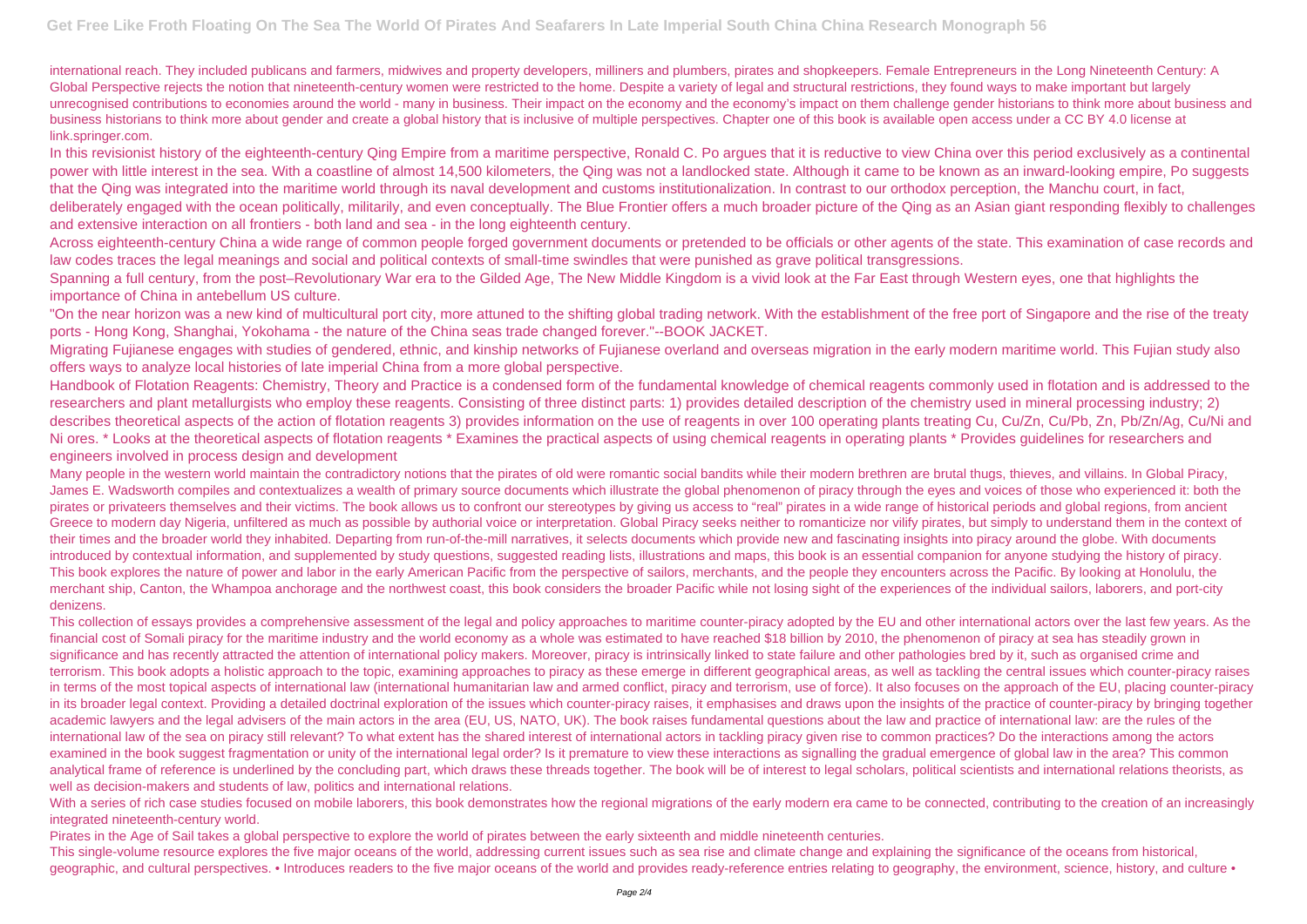Entries are engaging and accessible to all readers from high school to university students to general readers • Includes sidebars of "fun facts" throughout the text that highlight interesting oceanic subtopics Explores Sino-Japanese relations through encounters that took place between each country's people living at the margins of empire. Since 2005, a series of significant developments has been unfolding in the area of the Tongking Gulf under the rubric of an ambitious project called "Two Corridors and One Rim." Proposed by Vietnam in 2004 and enthusiastically embraced by China, the project is designed to link their shared shores and hinterlands by superhighways and highspeed rail. An area that had seemed a backwater for two hundred years has suddenly become a dynamic engine of growth. Yet how innovative are these developments? Drawing on fresh historical insights and recent archaeological research in northern Vietnam and southern China, The Tongking Gulf Through History reveals that this region has long been a center of cultural, political, and economic exchange. From a historical point of view, contributors argue, the Gulf of Tongking has come full circle. Inspired by the Braudelian vision that regionality arises from long-term human interactions, essays avoid state-centered approaches of nationalist histories to focus on local communities throughout the Gulf. In doing so, they reveal a complex pattern of interrelationships and geopolitical factors that has shaped the gulf region for over two millennia. The first half of the volume covers the era from the Neolithic to the tenth century, when an independent state emerged from old Chinese Jiaozhi, or modern northern Vietnam; the second surveys the nine centuries that followed, in which only two states came to share the maritime shores of the Tongking Gulf. Together, the essays illuminate how millennia of recurring human interactions within this geographical space have created a regional ensemble with its own longstanding historical integrity and dynamics. This volume features the research of international scholars, whose work addresses the representative history of small cities and urban networking in various parts of the Indian Ocean world in an era of change, allowing them the opportunity to compare approaches, methods, and sources in the hopes of discovering common features as well as notable differences.

The present collection of essays has originally been prepared for an international conference entitled "Maritime Space in Traditional Chinese Sources" which has been convened by the editors at Munich University in February 2005. The contributions included here introduce various aspects related to East Asian seas - from the Japanese Sea to the South China Sea, with the Yellow and East China Seas constituting the core regions of the entire area - and some of its "adjacent" areas. Although Braudelian categories are inherently present in the discussion and directly addressed in one or two papers, the focus lies on a set of more "basic" variables, which are intimately linked to the idea of contact zones, or alternatively, the parallel (and apparently older) notion that the sea should be seen as a protective belt around the mainland. This volume is consequently primarily concerned with the perception of maritime space in traditional Chinese sources, the division of this space into oceans and seas, the existence, usage and management of trade routes, and, above all, of China's coastal waters, or maritime periphery. For this purpose, in addition to textual sources, maps will be examined as well. As the perception, division and management of maritime space cannot be completely disassociated from other themes - such as trade and travel, diplomacy and military controls, or even daily life during a sea voyage - these aspects were also touched upon in the discussion. But they are of secondary importance and subordinated to the general issue of "geography". With this in mind, following an introductory essay by Angela Schottenhammer, the contributions are divided into three sections: (1) Maritime Space: Trade and Defence; (2) Maritime Space: Coasts, Routes, Oceans; (3) Maritime Space and Maps. The articles by Chang Pin-tsun, Jane Kate Leonard and Jung Byung-chul fall into the first category. Those by Chen Bo / Liu Yingsheng, Sally K. Church, Christine Moll-Murata, Li Tana and Mathieu Torck belong to the second group, while the last section is comprised by the papers of Li Xiaocong, Claudine Salmon and Roderich Ptak.There are many "cross connections" between these essays. Geographically, some of them pertain to the northern spheres, especially the Liaodong-Korea region, others look at the South China Sea, or even at areas far beyond these two. Some are case studies, others deal with general dimensions. The military element, usually in the form of coastal defence, is not only present in the first section, but also in the "cartographic" segment, and in one or two contributions which appear in part two. Furthermore, readers will find that the idea of contact zones, associated with a good degree of open-mindedness towards the "outer world", is present in some texts, just as they will discover that in other cases, the sea still appears as a kind of barrier.

Looks at southern Chinese martial arts traditions and how they have become important to local identity and narratives of resistance. This book explores the social history of southern Chinese martial arts and their contemporary importance to local identity and narratives of resistance. Hong Kong's Bruce Lee ushered the Chinese martial arts onto an international stage in the 1970s. Lee's teacher, Ip Man, master of Wing Chun Kung Fu, has recently emerged as a highly visible symbol of southern Chinese identity and pride. Benjamin N. Judkins and Jon Nielson examine the emergence of Wing Chun to reveal how this body of social practices developed and why individuals continue to turn to the martial arts as they navigate the challenges of a rapidly evolving environment. After surveying the development of hand combat traditions in Guangdong Province from roughly the start of the nineteenth century until 1949, the authors turn to Wing Chun, noting its development, the changing social attitudes towards this practice over time, and its ultimate emergence as a global art form.

This volume provides a concise introduction to the issues and debates regarding modern piracy, including naval operations, law, and diplomacy, and focuses on the recent surge of attacks off the coasts of Africa and Asia. • Includes maps and relevant key documents • Provides a bibliography of sources of additional information regarding international piracy

"Lords of the Sea revises our understanding of the epochal political, economic, and cultural transformations of Japan's late medieval period (1300-1600) by shifting the